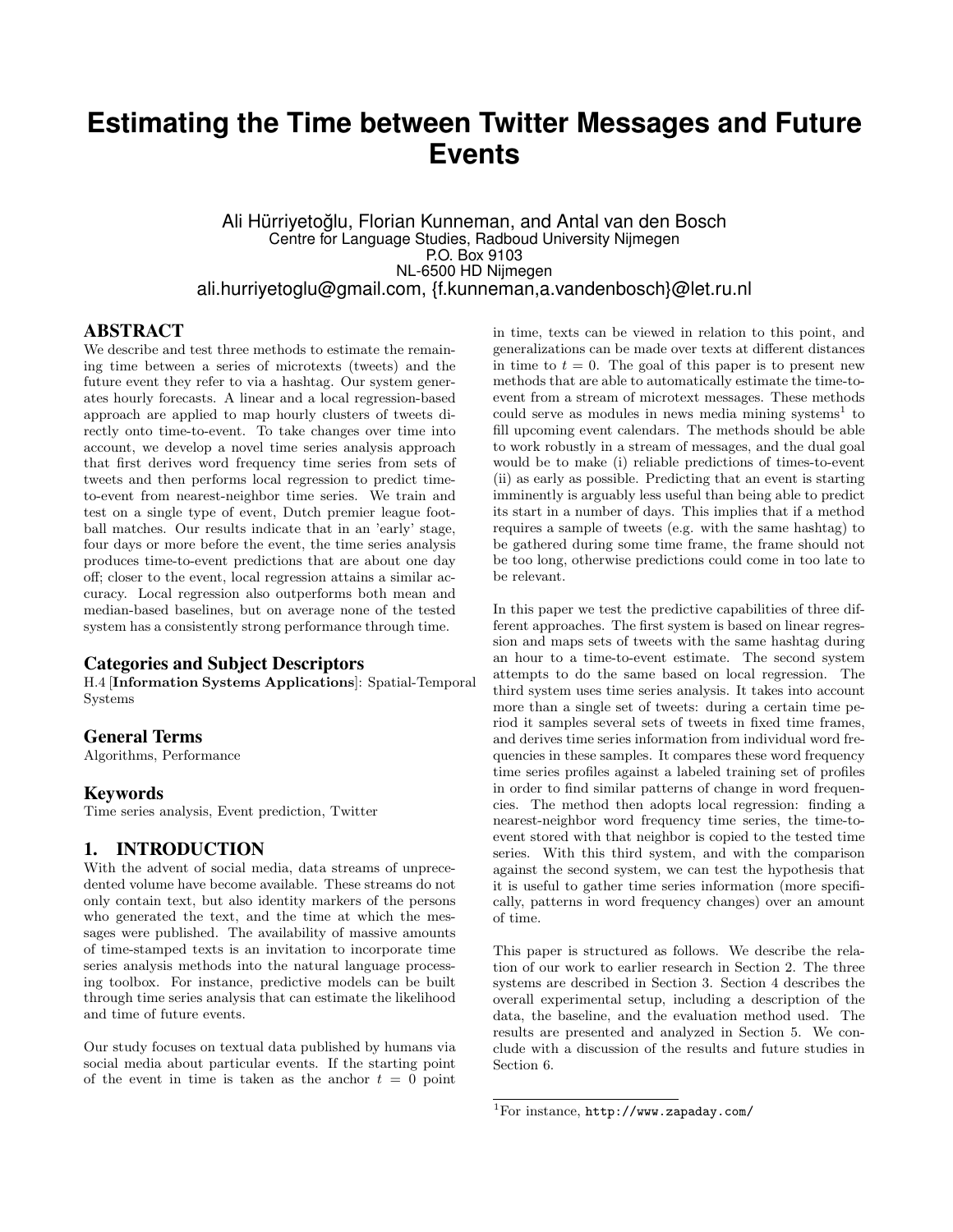# 2. RELATED RESEARCH

The growing availability of digital texts with time stamps, such as e-mails, weblogs, and online news, has spawned various types of studies on the analysis of patterns in texts over time. An early publication on the general applicability of time series analysis on time-stamped text is [2]. A more recent overview of future predictions using social media is [5]. A popular goal of time series analysis of texts is event prediction, where a correlation is sought between a point in the future and preliminary texts.

Ritter et al. train on annotated open-domain event mentions in tweets in order to create a calendar of events based on explicit date mentions and words typical of the event [3]. While we also aim to estimate the point in time at which an event will take place, our focus lies on the pattern of anticipation seen in tweets linked to the time until the event occurs rather than specific time references to a future event. [4] do look at anticipation seen in tweets, but focus on personal activities in the very near future, while we aim to predict the time-to-event of potentially large-scale news events as early as possible.

# 3. METHODS

In this section we introduce the methods adopted in our study. They operate on streams of tweets, and generate hourly forecasts for the events that tweets with the same hashtag refer to. The single tweet is the smallest unit available for this task; we may also consider more than one tweet and aggregate tweets over a certain time frame. If these single tweets or sets of tweets are represented as bag-of-words vectors, the task can be cast as a regression problem: mapping a feature vector onto a continuous numeric output representing the time-to-event. In this study the smallest time unit is one hour, and all three methods work with this time frame.

# 3.1 Linear and local regression

In linear regression, each feature in the bag-of-words feature vector (representing the presence or frequency of occurrence of a specific word) can be regarded as a predictive variable to which a weight can be assigned that, in a simple linear function, multiplies the value of the predictive variable to generate a value for the response variable, the time-to-event. A multiple linear regression function can be approximated by finding the weights for a set of features that generates the response variable with the smallest error.

Local regression, or local learning [1], is the numeric variant of the k-nearest neighbor classifier. Given a test instance, it finds the closest  $k$  training instances based on a similarity metric, and bases a local estimation of the numeric output by taking some average of the outcomes of the closest  $k$ training instances.

Linear regression and local regression can be considered baseline approaches, but are complementary. While in linear regression an overall pattern is generated to fit the whole training set, local regression only looks at local information for classification (the characteristics of single instances). Linear regression is unfit for approximating gaussian or other non-linear distributions; as we will see, there are reasons to believe that there are substantial differences in tweets

posted in different periods of time before an event. In contrast, local regression is unbiased and will adapt to any local distribution.

# 3.2 Time series analysis

Time series are data structures that contain multiple measurements of data features over time. If values of a feature change meaningfully over time, then time series analysis can be used to capture this pattern of change. Comparing new time series with memorized time series can reveal similarities that may lead to a prediction of a subsequent value or, in our case, the time-to-event. Our time series approach extends the local regression approach by not only considering single sets of aggregrated tweets in a fixed time frame (e.g. one hour in our study), but creating sequences of these sets representing several consecutive hours of gathered tweets. Using the same bag-of-words representation as the local regression approach, we find nearest neighbors of sequences of bag-of-word vectors rather than single hour frames. The similarity between a test time series and a training time series of the same length is calculated by computing their Euclidean distance. In this study we did not further optimize any hyperparameters; we set  $k = 1$ .

The time series approach generates predictions by following the same strategy as the simple local regression approach: upon finding the nearest-neighbor training time series, the time-to-event of this training time series is taken as the timeto-event estimate of the test time series. In case of equidistant nearest neighbors, the average of their associated timeto-events is given as the prediction.

# 4. EXPERIMENTAL SET-UP

# 4.1 Data collection

For this study we chose football matches as a specific type of event. They occur frequently, have a distinctive hashtag by convention ('#ajafey' for a match between Ajax and Feyenoord) and often generate a useful amount of tweets: up to tens of thousands of tweets per match. For the collection of training and test data we focused on Dutch football matches played in the Eredivisie. We harvested tweets by means of twiqs.nl, a database of Dutch tweets from December 2010 onwards. We selected the (arbitrary) top 6 teams of the league<sup>2</sup>, and queried all matches played between them in 2011 and 2012. For each query, the conventional hashtag for a match was used with a restricted search space of three weeks before the time of the match until the start time of the match (to ensure that the collected tweets were referring to that specific match, and not to an earlier match consisting of the same home and away team and therefore the same hashtag).

The queries resulted in tweets referring to 60 matches between the selected six teams in the period from January 2011 until December 2012. From these, we selected the matches with the most frequent similar starting time, Sundays at 2:30 PM, for our experiment. As we focused on the amount of hours before an event, the actual time when a tweet is posted (for example during the night or in the afternoon) can bias the type of tweet; with the fixed starting time this

<sup>2</sup>Ajax, Feyenoord, PSV, FC Twente, AZ Alkmaar and FC Utrecht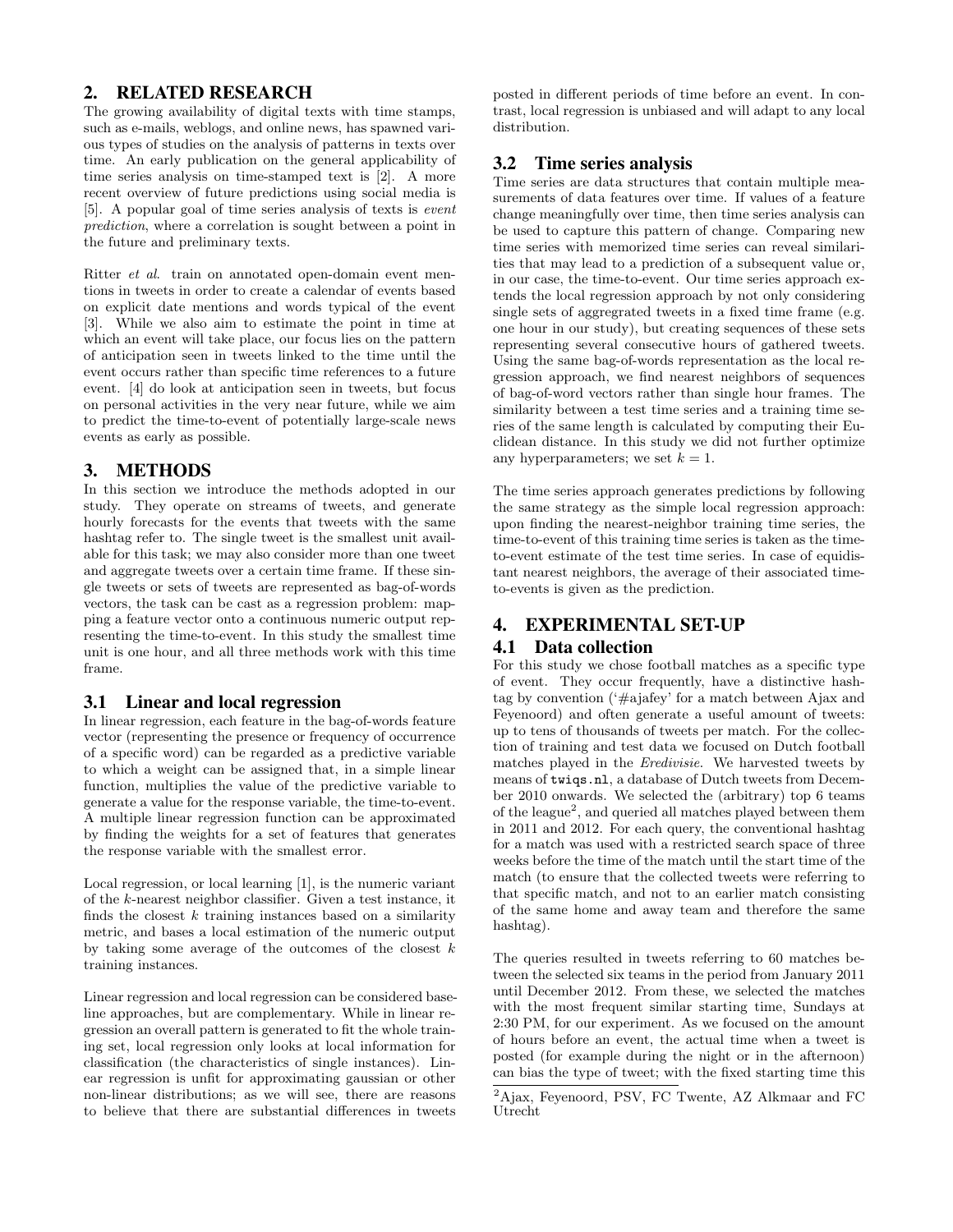effect is neutralized. To generate training and test events that simulate a system trained on passed events and tested on upcoming events, we selected tweets referring to matches played in 2011 (a calendar year comprising two halfs of a football season) as training data and tweets referring to 2012 matches as test data. This resulted in 12 matches as training events (totaling 54,081 tweets) and 14 matches as test events (40,204 tweets).

The time-to-event in hours was calculated for every tweet, based on their time of posting and the known start time of the event they referred to. For this task we did not take tweets into account that were posted during and after matches. We also constrained the number of days before the event: for both training and test sets, tweets were kept within eight days before the event. Although this is an artificial constraint, the eight days window captures the vast majority, about 98%, of forward-looking tweets.

#### 4.2 Generation of training and test data

The goal of the experiments was to compare systems that generate hourly forecasts of the event start time for each test event. This was done based on the information in aggregated sets of tweets within the time span of an hour. Aggregation is done by treating all training events as one collection during the extraction of features. The linear and local regression methods only operate on vectors representing hour blocks. The time series analysis approach makes use of longer sequences of six hour blocks - this number was empirically set in preliminary experiments.

The aggregated tweets were used as training instances for the linear and local regression methods. To maximize the number of training instances, we generated a sequence of overlapping instances using the minute as a finer-grained shift unit. At every minute, all tweets posted within the hour before the tweets in that minute were added to the instance.

In order to reduce the feature space for the linear and local regression instances, we pruned every bag-of-word feature that occured less than 500 times in the training set. Linear regression was applied by means of  $R^3$ . Absolute occurrence counts of features were taken into account. For local regression we made use of the k-NN implementation as part of TiMBL<sup>4</sup>, setting  $k = 5$ , using Information Gain feature weighting, and an overlap-based metric as similary metric that does not count matches on zero values (features marking words that are absent in both test and training vectors). For k-NN, the binary value of features were used.

The time series analysis vectors are not filled with absolute occurrence counts, but with relative and smoothed frequencies. After having counted all words in each time frame, two frequencies are computed for each word. The first, the overall frequency of a word, is calculated as the sum of its counts in all time frames, divided by the total number of tweets in all time frames in our 8-day window. This frequency ranges between 0 (the word does not occur) and 1 (the word occurs in every tweet). The second frequency is computed per time frame for each word, where the word count in that frame is divided by the number of tweets in the frame. The latter frequency is the basic element in our time series calculations.

As many time frames contain only a small number of tweets, especially the frames more than a few days before the event, word counts are sparse as well. Besides taking longer time frames of more than a single sample size, frequencies can also be smoothed through typical time series analysis smoothing techniques such as moving average smoothing. We apply a pseudo-exponential moving average filter by replacing each word count by a weighted average of the word count at time frames t,  $t - 1$ , and  $t - 2$ , where  $w_t = 4$  (the weight at t is set to 4),  $w_{t-1} = 2$ , and  $w_{t-2} = 1$ .

# 4.3 Evaluation and baselines

A common metric for evaluating numeric predictions is the Root Mean Squared Error (RMSE), cf. Equation 1. For all hourly forecasts made in  $N$  hour frames, a sum is made of the squared differences between the actual value  $v_i$  and the estimated value  $e_i$ ; the (square) root is then taken to produce the RMSE of the prediction series.

$$
RMSE = \sqrt{\frac{1}{N} \sum_{i=1}^{N} (v_i - e_i)^2}
$$
 (1)

We computed two straightforward baselines derived from the training set: the median and the mean of time-to-event over all training tweets. For the median baseline, all tweets in the training set were ordered in time and the median time was identified. As we use one-hour time frames throughout our study, we round the median by the one-hour time frame it is in, which turns out to be −3 hours. The mean is computed by averaging the time-to-event of all tweets, and again rounded at the hour. The mean is −26 hours.

# 5. RESULTS

Table 1 displays the averaged RMSE results on the 14 test events. On average the performance of the linear regression method is worse than both baselines, while the time series analysis outperforms the median baseline. Given that the best performing method is still an unsatisfactory 43 hours off, there is still a lot of improvement needed. The best method per event varies. Even linear regression, which has a below baseline performance on average, leads to the best RMSE for two events. It appears that some negative deviations (110 for 'twefey', 410 for 'tweaja') lead to the poor average RMSE.

The average performance of the different methods in terms of their RMSE according to hourly forecasts is plotted in Figure 1. In the left half of the graph the three systems outperform the baselines, except for an error peak of the linear regression method at around  $t = -150$ . Before  $t = -100$  the time series prediction is performing rather well, with RMSE values averaging 23 hours. The linear regression and local regression methods produce larger errors at first, decreasing as time progresses. In the second half of the graph, however, only the local regression method retains fairly low RMSE

<sup>3</sup>http://www.r-project.org/

<sup>4</sup> http://ilk.uvt.nl/timbl